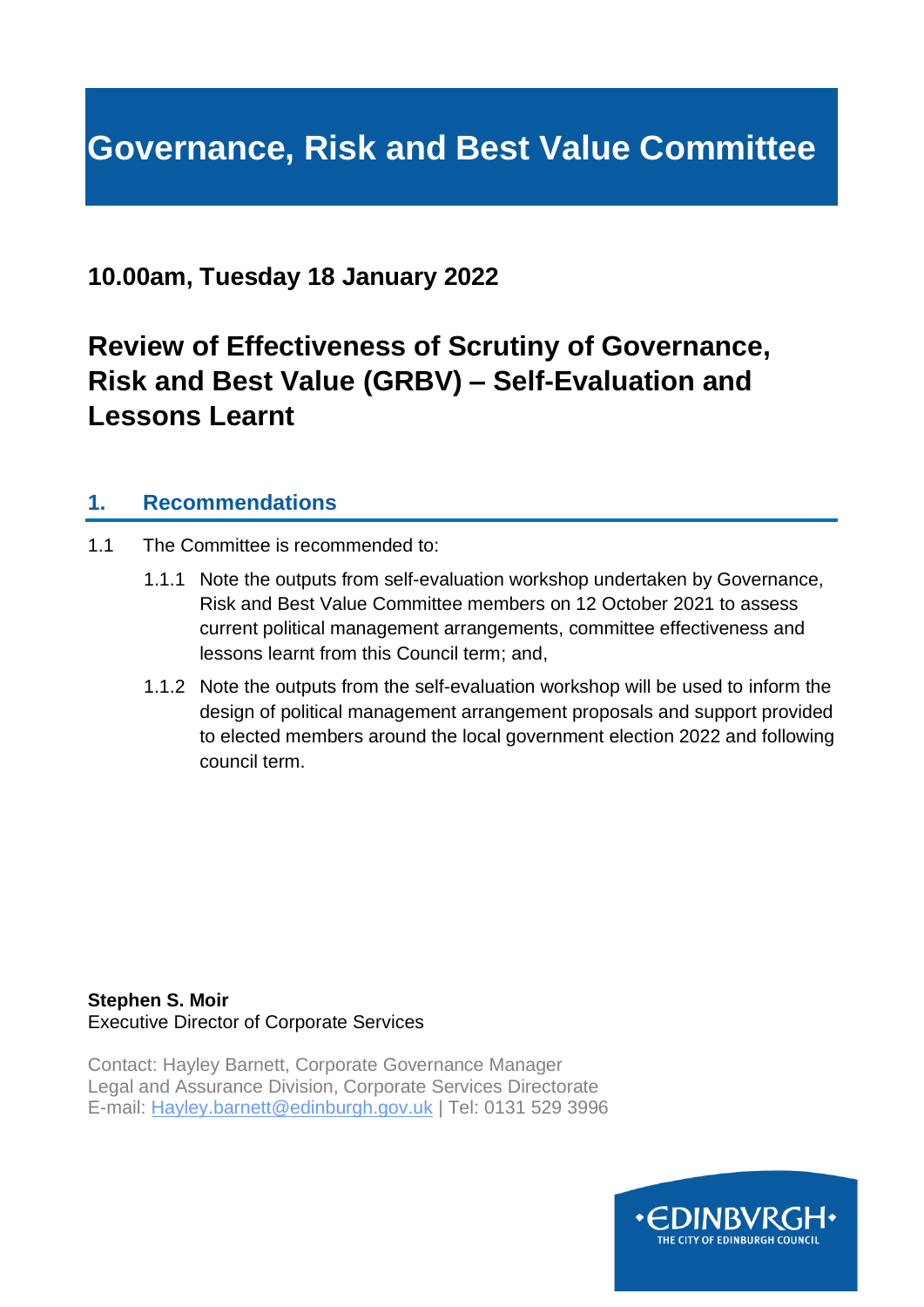# **Report**

# **Review of Effectiveness of Scrutiny of Governance, Risk and Best Value GRBV – Self-Evaluation and Lessons Learnt**

#### **2. Executive Summary**

2.1 This report provides a summary of a self-evaluation workshop undertaken by Governance, Risk and Best Value Committee (GRBV) members on 12 October 2021 to assess current political management arrangements (PMAs), committee effectiveness and lessons learnt from this Council term.

## **3. Background**

- 3.1 The GRBV Committee Effectiveness Review concluded that the GRBV Committee is fulfilling its core remit, particularly in relation to oversight of the internal and external audit processes, risk management and the operational performance of the Council. The Review further concluded that there is an opportunity to enhance the effectiveness of the scrutiny the Committee performs and the impact it can achieve.
- 3.2 The Review set out a number of recommendations for consideration when the Council reviews its political management arrangements following the 2022 local government elections, as well as a number of standalone recommendations to enhance the effectiveness of the Committee.
- 3.3 The Review specifically noted that the Committee would benefit from taking time away from its busy agenda to consider goals and objectives for the year, highlight good practice and consider lessons learnt. Agreed management actions included preparing a lessons learnt paper following a lessons learnt session with committee members, this will be followed up by a consideration of goals and objectives in the new Council term.
- 3.4 As part of the Council's preparations for the May 2022 Local Government election, the Corporate Governance Team is conducting a review of the Council's PMAs. A key part of this review is the evaluation of current arrangements. Facilitated selfevaluation sessions by committee members will be scheduled with all executive committees before the election and used to inform the design of proposed postelection PMAs and the support provided to councillors for the 2022-2027 term.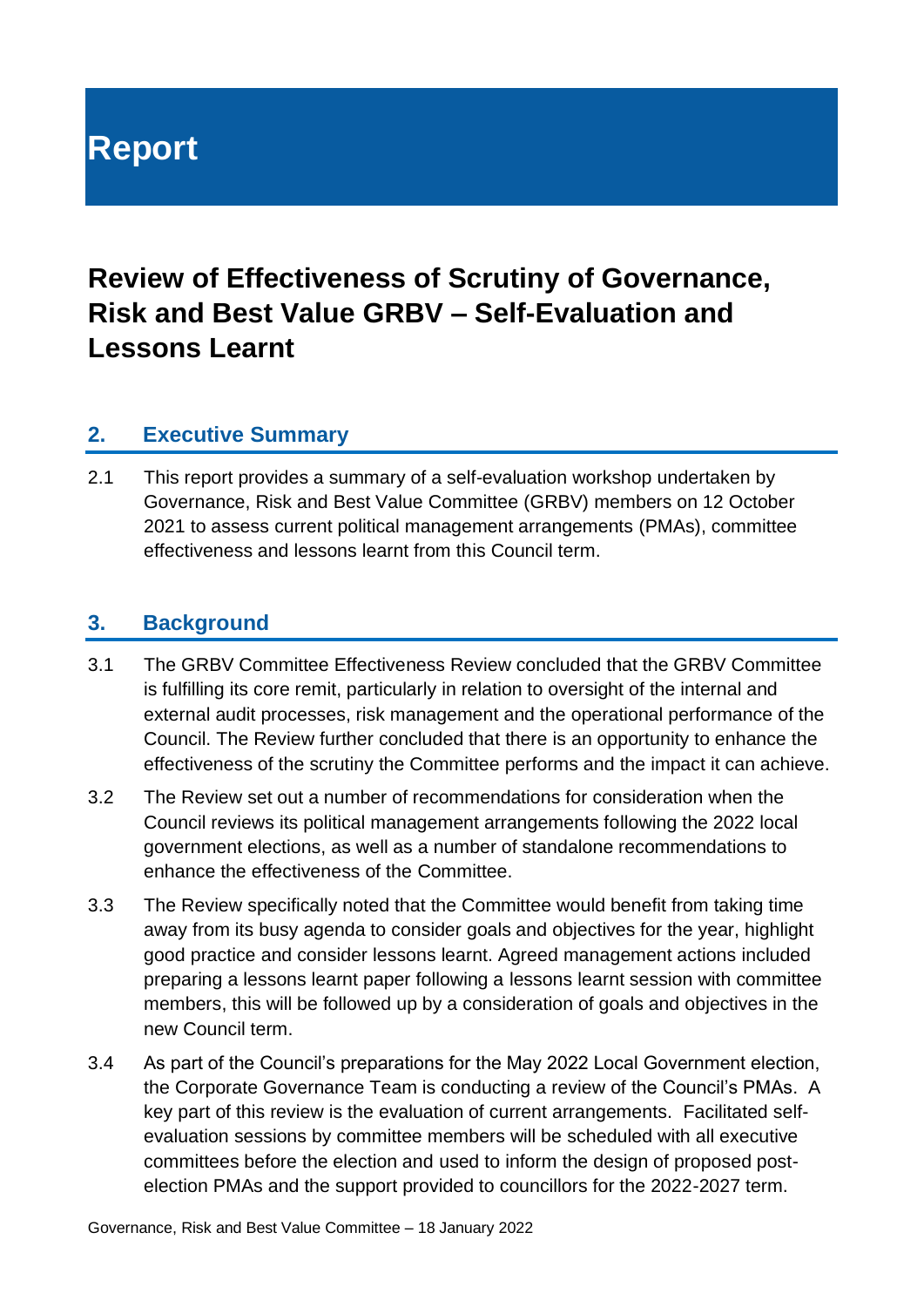# **4. Main report**

4.1 All GRBV members were invited to attend a workshop on 12 October 2022. The workshop evaluated current PMAs relevant to the GRBV Committee followed by an evaluation of effectiveness in key areas of responsibility.

#### **Political Management Arrangement Assessment**

4.2 Workshop attendees evaluated six key PMA areas against the scoring criteria set out in figure 1.1 below. The six key areas were: terms of reference, remit and purpose of committee; balance of reporting; number of reports and time spent on each report/meeting frequency; composition of committee and number of committee members; ALEOs, and training.

| Figure 1.1 - Scoring Criteria |                                                                                                |
|-------------------------------|------------------------------------------------------------------------------------------------|
| 5                             | PMAs work well in this area and there is no need for change.                                   |
| 4                             | PMAs are working well but there are small changes that could be made to improve effectiveness. |
| 3                             | PMAs are sufficient but there is improvement required.                                         |
| $\mathbf{2}$                  | PMAs provide some value but significant improvement is required.                               |
|                               | PMAs are not effective in their purpose/there is a need for complete redesign.                 |

- 4.3 Terms of Reference (TORs), Remit and Purpose of Committee the score agreed by members in this section was **5.**
- 4.4 Elected members were asked the following questions:
	- 4.4.1 Are the Committee's TORs appropriate?
	- 4.4.2 Is there anything that you think should sit elsewhere/currently sits elsewhere and would work well as part of the Committee's remit?
	- 4.4.3 Are you clear on the overall purpose of the Committee?
- 4.5 Points made during discussion included:
	- 4.5.1 TORs were broad enough, but the committee didn't always utilise their full scope.
	- 4.5.2 The Committee can feel "toothless" and it is difficult to identify situations where changes in direction or action had been forced.
	- 4.5.3 A previous arrangement whereby reports could be scrutinised by GRBV before they went to executive committees should be reconsidered.
	- 4.5.4 It should be considered whether GRBV could look at the risk profile of large projects/decisions before these were approved.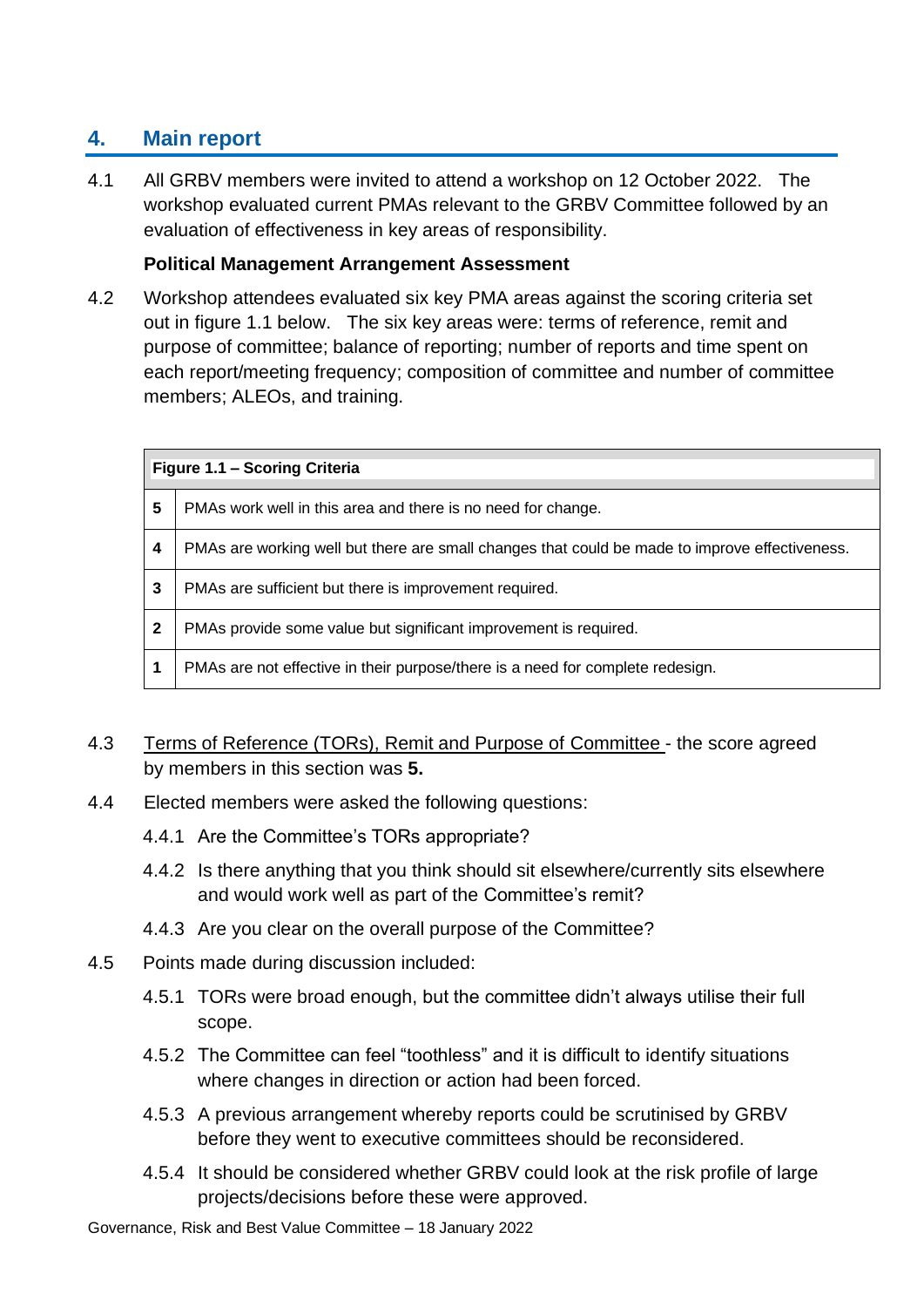- 4.5.5 That in progressing the comment in the GRBV Effectiveness Review regarding the balance of strategic and operational focus of the committee, elected members would be aided by more guidance and support on the difference between these two areas and how to navigate the complexities of the Code of Conduct.
- 4.6 Balance of Reporting the score agreed by members in this section was 3.
- 4.7 Elected members were asked the following questions:
	- 4.7.1 Are you happy with the balance of reporting?
	- 4.7.2 Is there anything that you'd like to see more/less dedicated reports on?
- 4.8 Points made during discussion included:
	- 4.8.1 The committee had fewer reports on risk than other key areas of its remit. An increase in this area would be beneficial.
	- 4.8.2 It was noted that the Council's current backlog of overdue audit and assurance actions had meant that the committee had spent a disproportionate amount of time on this at the expense of different types of reporting and focus.
	- 4.8.3 The quality of reports could be improved in general. There was a need for better written reports that summarised points well whilst providing an appropriate level of detail. A reduction in jargon was required. Annual reports should be comparable with previous reports.
- 4.9 Number of reports and time spent on each report/meeting frequency the score agreed by members in this section was **4.**
- 4.10 Elected members were asked the following questions:
	- 4.10.1 Do you feel the committee spends an appropriate amount of time on each report?
	- 4.10.2Are ten meetings a year appropriate?
- 4.11 Points made during discussion included:
	- 4.11.1That the committee did spend an appropriate amount of time as required on individual reports, this would vary depending on report.
	- 4.11.2 Meeting frequency was appropriate.
	- 4.11.3 It was worth considering at what time the committee met. The lifestyle changes brought about during the pandemic might mean that evening meetings would be better for committee members and public engagement.
- 4.12 Composition of Committee and Number of Committee Members a score was not agreed by members in this section.
- 4.13 Elected members were asked the following question:
	- 4.13.1 Does the composition of the committee aid good scrutiny and allow it to fulfil its purpose?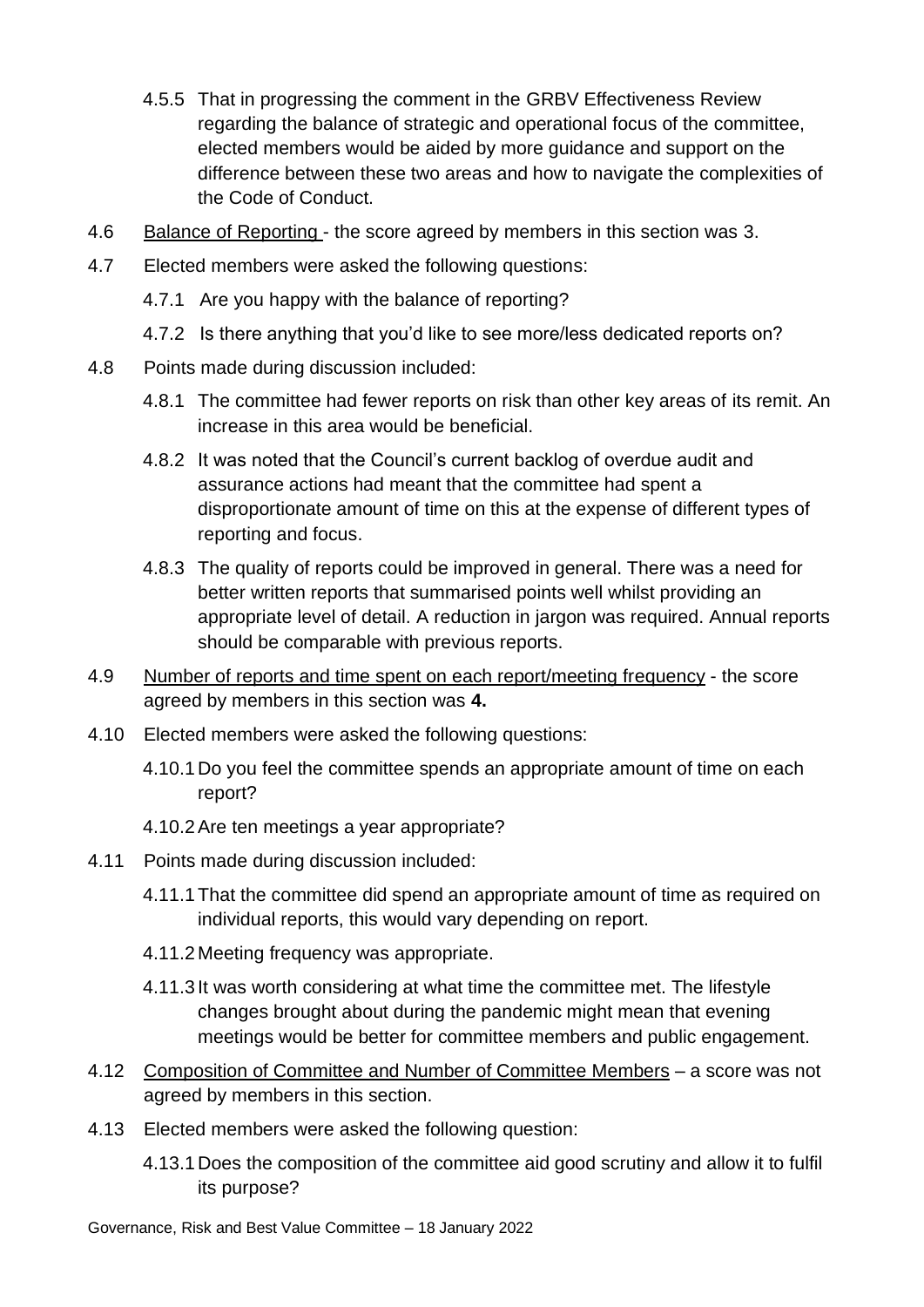- 4.14 Points made during discussion included:
	- 4.14.1Eleven members is too small for appropriate scrutiny and more members would bring additional skills and this aided democratic representation.
	- 4.14.2Eleven members is an appropriate size. Political groups would struggle to resource larger committees and an increase in size could cause difficulties in terms of political balance.
	- 4.14.3A paid vice-convener role for GRBV would aid its effectiveness and ability to deal with workload.
	- 4.14.4Standing sub-committees should be explored rather than the current working group model.
- 4.15 ALEOs the score agreed by members in this section was **2**.
- 4.16 Elected members were asked:
	- 4.16.1Assess the Committee's ALEOs role in regard to assurance, scrutiny and support of service delivery.
- 4.17 Points made during discussion included:
	- 4.17.1ALEO committee reporting wasn't operating as well as it should. Regular ALEO reporting should go to GRBV before executive committees.
	- 4.17.2There shouldn't be a limit of what GRBV can scrutinise about ALEOs.
- 4.18 Training a score was not agreed by members in this section.
- 4.19 Elected members were asked:
	- 4.19.1Would you benefit from specific training or briefing to assist your work on this committee?
	- 4.19.2 How would this best be delivered?
- 4.20 Points made during discussion included:
	- 4.20.1All councillors should have to attend training sessions, not just those who are new to the organisation.
	- 4.20.2A combination of remote and in-person training for each session would be welcomed.
	- 4.20.3Training should be scheduled to take place at regular intervals during the first year of the new term.
	- 4.20.4Sessions were suggested on: how to read a report; how to research a report; basic committee structures; reading a set of Council accounts, and specific committee training.
	- 4.20.5Training sessions should be recorded for future reference.
	- 4.20.6 Cross-party political buddying should be explored.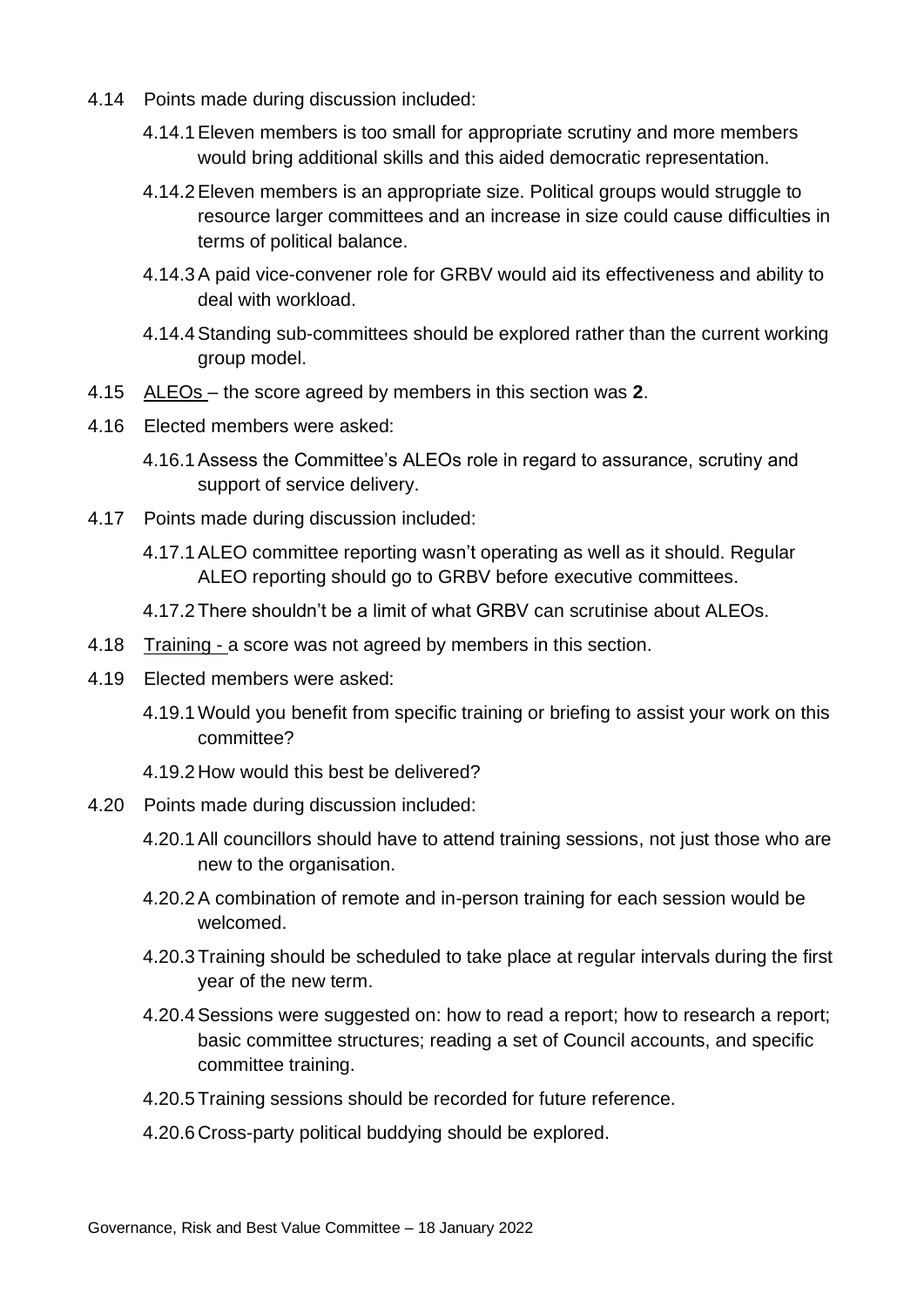4.20.7 A pre-meeting for the Councillors on each committee before the first formal meeting could aid effectiveness and help break down barriers to working collaboratively.

#### **GRBV Effectiveness**

4.21 The Committee was then asked to score their effectiveness in four key areas of responsibility: oversight of audit processes; oversight of risk management; oversight of operational performance, and effectiveness of scrutiny. The evaluation section was informed by previous discussion throughout the session. A scoring guide is provided at figure 1.2

| Figure 1.2 - Scoring Criteria |                                                                                                         |
|-------------------------------|---------------------------------------------------------------------------------------------------------|
| 5                             | The Committee is fully effective in this area, there is nothing that we could do better or differently. |
| 4                             | The Committee is effective in this area but there are small improvements that could be made.            |
| 3                             | The Committee fulfils its role in this area but isn't necessarily effective. Improvements can be made.  |
| $\mathbf 2$                   | The Committee provides some value but has a long way to go to being fully effective.                    |
|                               | The Committee does not provide value in this area.                                                      |

- 4.22 The key areas were scored as follows:
	- 4.22.1 Oversight of audit processes 3.5
	- 4.22.2 Oversight of risk management 2
	- 4.22.3 Oversight of operational performance 2
	- 4.22.4 Effectiveness of scrutiny 3

#### **Conclusion**

- 4.23 Attendees raised extensive feedback during the PMA section of the workshop. This was noted by officers who will be leading on this work as part of the preparations for Council 2022. Outputs would inform the design of PMA options, guidance and training.
- 4.24 The evaluation section was informed by previous discussion throughout the session. Findings mirrored the conclusions drawn in the GRBV Effectiveness Review report in that members perceived that the committee was fulfilling its core remit, however, there was room for improvement and that changes to PMAs should be considered to help facilitate this.
- 4.25 Elected members also perceived an imbalance in the committee's effectiveness and the business considered. The overdue assurance actions and recent red internal audit ratings had dominated the agenda and focus of the committee. Those present noted that they would have liked to have been able to provide additional focus in committee on oversight of risk management and operational performance.